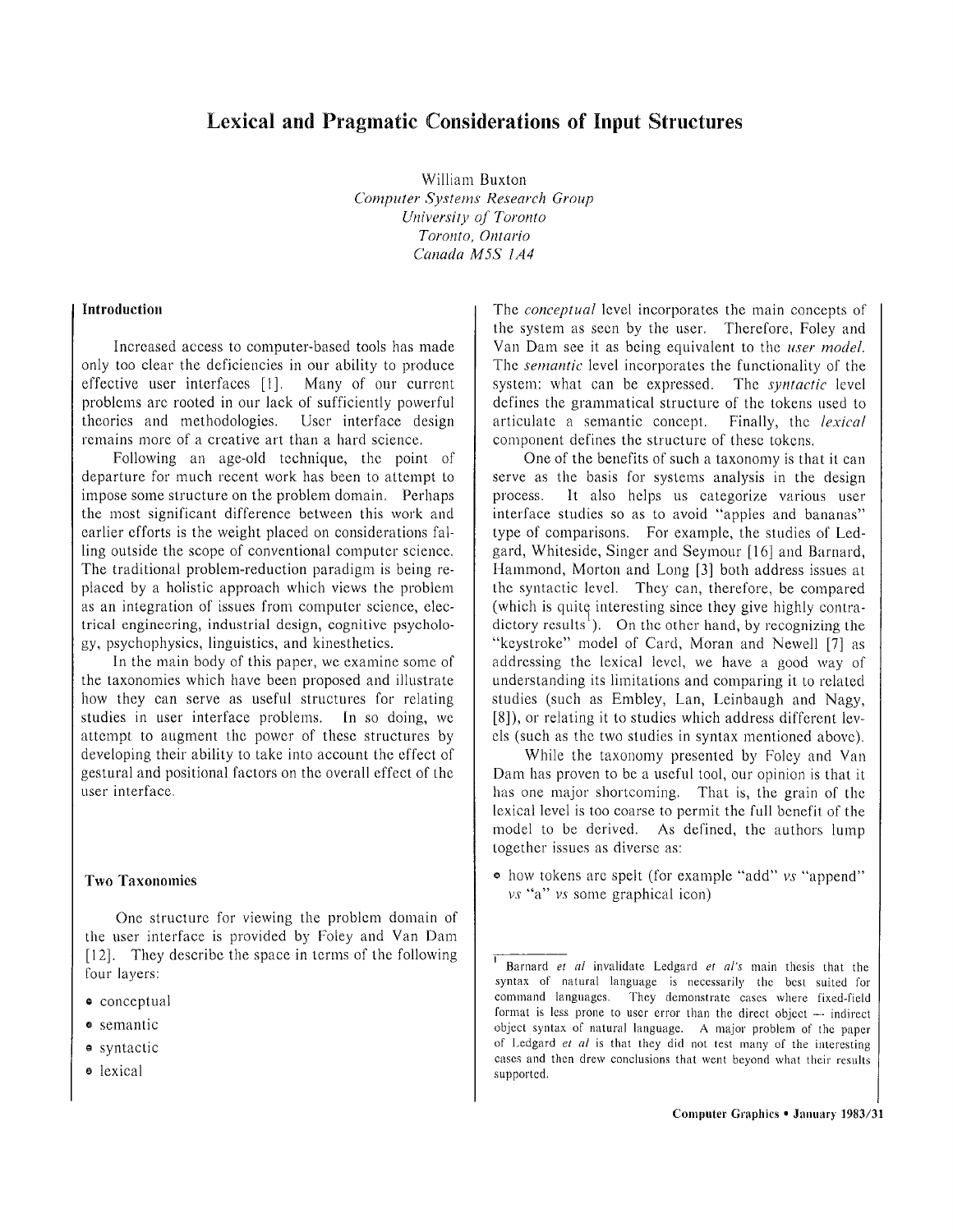- where items are placed spatially on the display (both in terms of the layout and number of windows, and the layout of data within those windows)
- e where devices are placed in the work station
- the type of physical gesture (as determined by the transducer employed) used to articulate a token (pointing with a joystick vs a lightpen vs a tablet vs a mouse, for example)

These issues are sufficiently different to warrant separate treatment. Grouping them under a single heading has the danger of generating confusion comparable to that which could result if no difference was made between the semantic and syntactic levels. Therefore, taking our cue from work in language understanding research in the AI community, we chose to subdivide Foley and Van Dam's lexical level into the following two components:

- $\bullet$  lexical: issues having to do with spelling of tokens (*i.e.*, the ordering of lexemes and the nature of the alphabet used — symbolic or iconic, for example) .
- $\bullet$  pragmatic: issues of gesture, space and devices.

To illustrate the distinction, in the Keystroke model the number of key pushes would be a function of the *lexical* structure while the homing time and pointing time would be a function of *pragmatics.*

Factoring out these two levels helps us focus on the fact that the issues affecting each are different, as is their influence on the overall effect of the user interface. This is illustrated in examples which are presented later in this paper.

It should be pointed out that our isolation of what we have called pragmatic issues is not especially original. We see a similar view in the Command Language Grammar of Moran  $[18]$ , which is the second main taxonomy which we present. Moran represents the domain of the user interface in terms of three components, each of which is sub-divided into two levels . These are as follows:

- o Conceptual Component
	- $-$  task level
	- semantic level
- Communication Component
	- $-syntactic level$
	- —interaction level
- o Physical Component
	- —spatial level
	- —device leve l

The *task level* encompasses the set of tasks which the user brings to the system and for which it is intended to serve as a tool. The *semantic level* lays out the conceptual entities of the system and the conceptual operations upon them. As with the Foley and Van Dam

model, the *syntactic level* then incorporates the structure of the language within which the semantic level is embedded. The *interaction level* relates the user's physical actions to the conventions of the interactions in the dialogue. The *spatial level* then encompasses issues related to how information is laid out on the display, while the *device level* covers issues such as what types of devices are used and their properties (for example, the effect on user performance if the locator used is a mouse vs an isometric joystick vs step-keys) . (A representative discussion of such issues can be found in Card, English and Burr,  $[5]$ .)

One subtle but important emphasis in Moran's paper is on the point that it is the effect of the user interface *as a whole* (that is, all levels combined) which constitutes the user's model. The other main difference of his taxonomy, when compared to that of Foley and Van Dam, is his emphasis on the importance of the physical component. A shortcoming, however, lies in the absence of a slot which encapsulates the lexical level as we have defined it above. Like the lexical level (as defined by Foley and Van Dam), the interaction level of Moran appears a little too broad in scope when compared to the other levels in the taxonomy .

# Pragmatics

In examining the two studies discussed above, one quickly recognizes that the effect of the pragmatic level on the user interface, and therefore on the user model, is given very little attention. Moran, for example, points out that the physical component exists and that it is important, but does not discuss it further. Foley and Van Dam bury these issues within the lexical level. Our main thesis is that since the primary level of contact with an interactive system is at the level of pragmatics, this level *has one of the strongest effects on the user's perception of the system.* Consequently, the models which we adopt in order to specify, design, implement, compare and evaluate interactive systems *must* be sufficiently rich to capture and communicate the system's properties at this level. This is clearly not the case with most models, and this should be cause for concern. To illustrate this, let us examine a few case studies which relate the effect of pragmatics to:

- **e** pencil-and-paper tests of query languages
- ease of use with respect to action language grammars
- a device independence

# **Pencil-and-Paper Tests**

As an aid to the design of effective data base query languages, Reisner [19] has proposed the use of penciland-paper tests. Subjects were taught a query language in a class-room environment and then tested as to their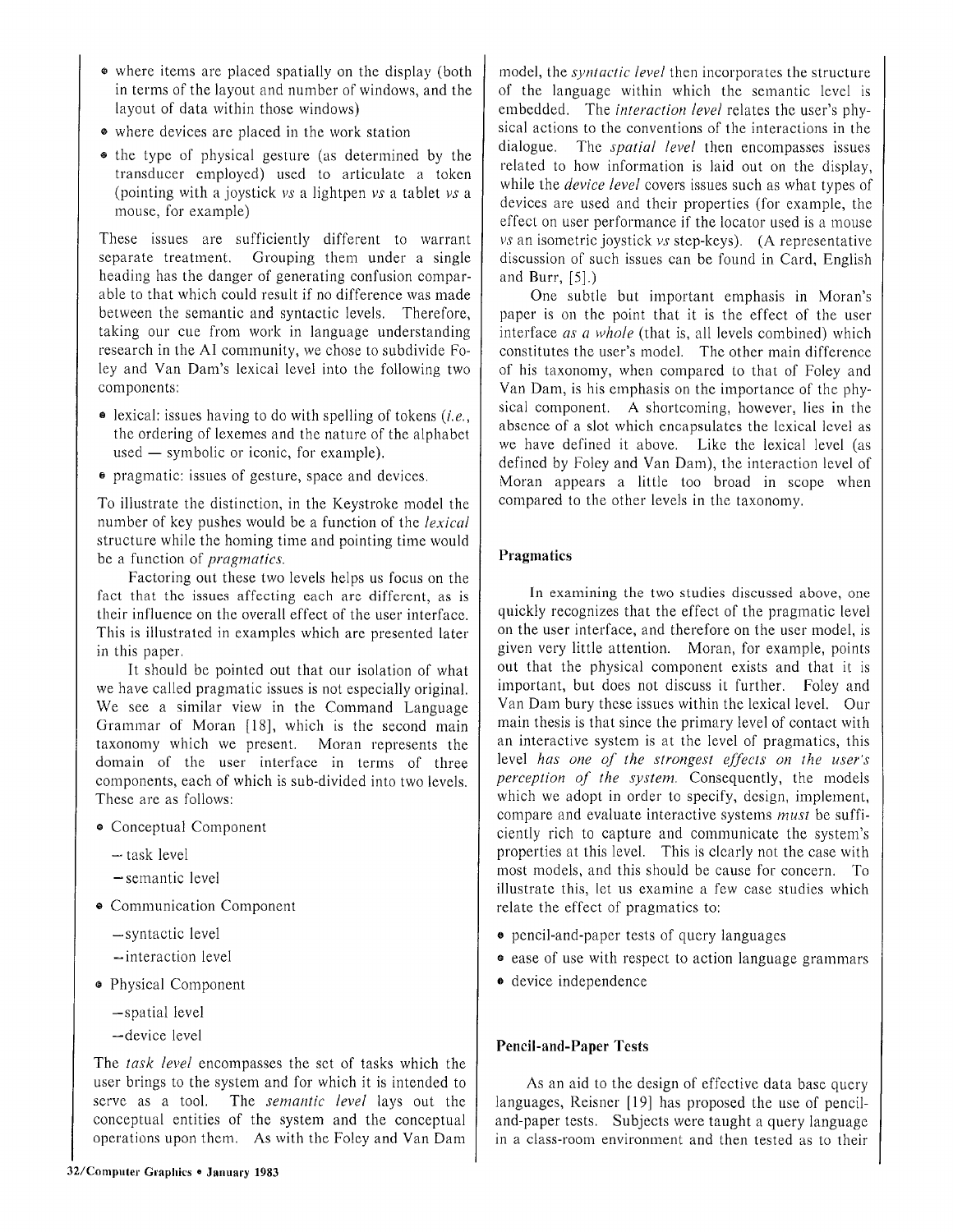ability to formulate and understand queries. Different control groups were taught different languages. By comparing the test results of the different groups, Reisner drew conclusions as to the relative "goodness" of structure and ease of learning of the different languages . She then made the argument that the technique could be used to find weaknesses in new languages before they are implemented, thereby shortening their development cycle.

While the paper makes some important points, it has a serious defect in that it does not point out the limitations of the technique. The approach does tell us something about the cognitive burden involved in the learning of a query language. But it does not tell us everything. In particular, the technique is totally incapable of taking into account the effect that the means and medium of doing something has on our ability to remember how to do it. To paraphrase McLuhan, the medium does affect the message .

Issues of syntax are not independent of pragmatics, but pencil-and-paper tests cannot take such dependencies into account. For example, consider the role of "muscle memory" in recalling how to perform various tasks. The strength of its influence can be seen in my ability to type quite effectively, even though  $I$  am incapable of telling you where the various characters are on my QWERTY keyboard, or in my ability to open <sup>a</sup> lock whose combination I cannot recite. Yet, this effect will never show up in a pencil-and-paper test. Another example is seen in the technique 's inability to take into account the contribution that appropriate feedback and help mechanisms can provide in developing mnemonics and other memory and learning aids.

We are not trying to claim that such pencil-andpaper tests are not of use (although Barnard *et a!, [3] ,* point out some important dangers in using such techniques). We are simply trying to illustrate some of their limitations, and demonstrate that lack of adequate emphasis on pragmatics can result in readers (and authors) drawing false or misleading conclusions from their work. Furthermore, we conjecture that if pragmatics were isolated as a separate level in a taxonomy such as that of Foley and Van Dam, they would be less likely to be ignored .

### **Complexity and Chunking**

In another study, Reisner  $[20]$  makes an important contribution by showing how the analysis of the grammar of the "action language" of an interactive system can provide valuable metrics for predicting the case of use and proneness to error of that system. Thus, an important tool for system design, analysis and comparison is introduced.

The basis of the technique is that the complexity of the grammar is a good metric for the cognitive burden of learning and using the system. Grammar complexity is

measured in terms of number of productions and production length. There is a problem, however, which limits our ability to reap the full benefits of the technique. This has to do with the technique's current inability to take into account what we call *chunking.* By this we mean the phenomenon where two or more actions fuse together into a single gesture (in a manner analogous to the formation of a compound word in language). In many cases, the cognitive burden of the resulting aggregate may be the equivalent of a single token. In terms of formal language theory, a non-terminal *when effected by an appropriate compound gesture* may carry the cognitive burden of a single terminal.

Such chunking may be either sequential, parallel or both. Sequentially, it should be recognized that some actions have different degrees of *closure* than others. For example, take two events, each of which is to be triggered by the change of state of a switch. If a footswitch similar to the high/low beam switch in some cars is used, the down action of a down/up gesture triggers each event. The point to note is that there is no kinesthetic connection between the gesture that triggers one event and that which triggers the other. Each action is complete in itself and, as with driving a car, the operator is free to initiate other actions before changing the state of the switch again.

On the other hand, the same binary function could be controlled by a foot pedal which functions like the sustain pedal of a piano. In this case, one state change occurs on depression, a second on release. Here, the point to recognize is that the second action is a direct consequent of its predecessor. The syntax is implicit, and the cognitive burden of remembering what to do after the first action is minimal.

There are many cases where this type of kinesthetic connectivity can be bound to a sequence of tokens which are logically connected. One example given by Buxton [4] is in selecting an item from a graphics menu and "dragging" it into position in a work space. A buttondown action (while pointing at an item) "picks it up." For as long as the button is depressed, the item tracks the motion of the pointing device. When the button is released, the item is anchored in its current position. Hence, the interface is designed to force the user to follow proper syntax: select then position. There is no possibility for syntactic error, and cognitive resources are not consumed in trying to remember "what do I do next?". Thus, by recognizing and exploiting such cases, interfaces can be constructed which are "natural" and easy to learn.

There is a similar type of chunking which can take place when two or more gestures are articulated at one time. Again we can take an example from driving a car, where in changing gears the actions on the clutch, accelerator and gear-shift reinforce one another and are coordinated into a single gesture. Choosing appropriate gestures for such coordinated actions can accelerate their bonding into what the user thinks of as a single act,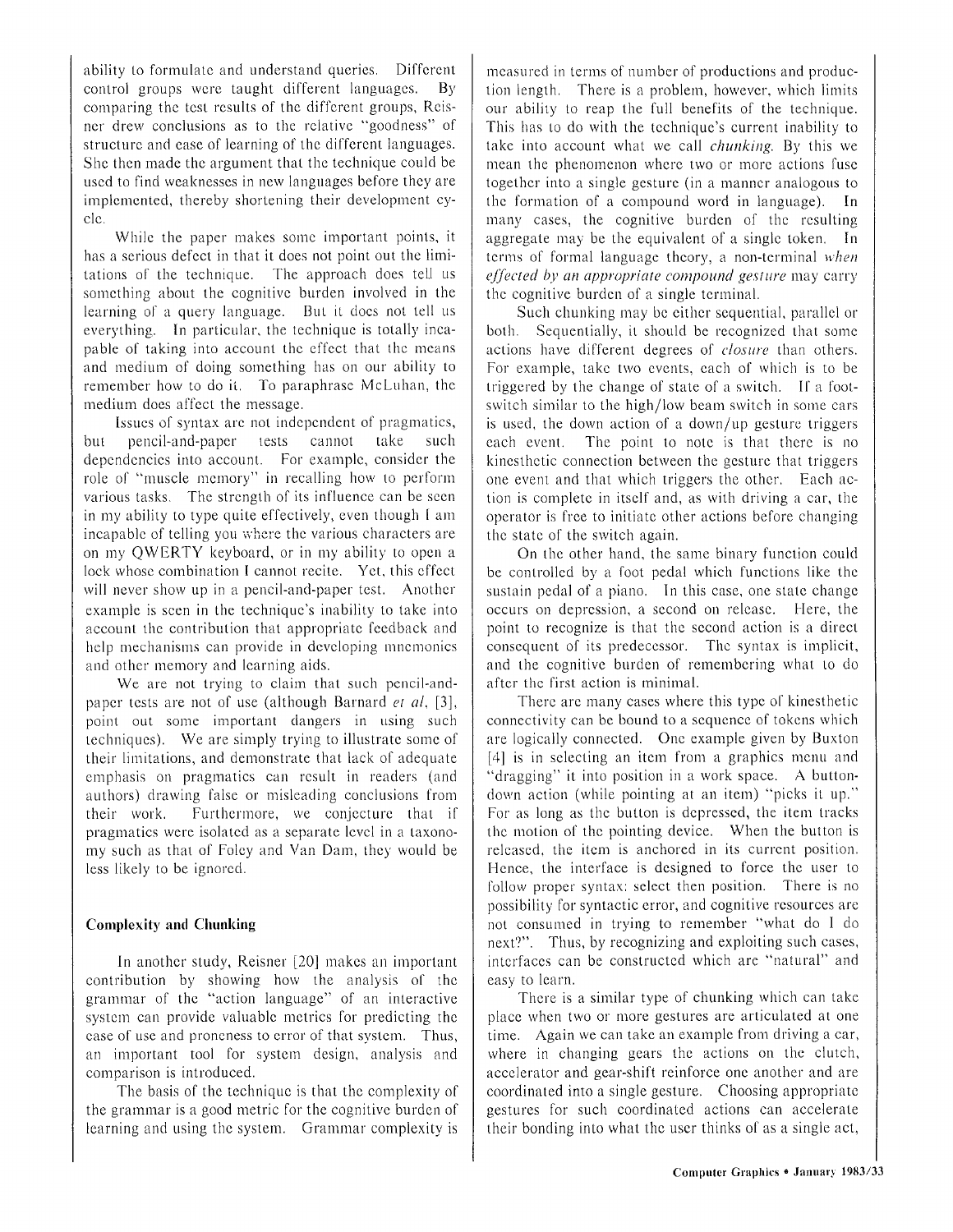thereby freeing up cognitive resources to be applied to more important tasks. What we are arguing here is that by matching appropriate gestures with tasks, we can help render complex skills routine and gain benefits similar to those seen at different level in Card, Moran and Newell [6].

In summary, there are three main points which we wish to make with this example:

- there is an important interplay between the syntacticlexical levels and the pragmatic level
- that this interplay can be exploited to reduce the cognitive burden of learning and using a system
- that this cannot be accomplished without a better understanding of pragmatic issues such as chunking and closure.

#### **Pragmatics and Device Independence**

We began by declaring the importance of being able. to incorporate pragmatic issues into the models which we use to specify, design, compare and evaluate systems. The examples which followed then illustrated some of the reasons for this belief. When we view the CORE proposal [13, 14] from this perspective, however, we see several problems. The basis of how the CORE system approaches input is to deal with user actions in terms of abstractions, or logical devices (such as "locators" and "valuators"). The intention is to facilitate software portability. If all "locators," for example, utilized a common protocol, then user A (who only had a mouse) could easily implement software developed by B (who only had a tablet). From the application programmer's perspective, this is a valuable feature. However, for the purposes of specifying systems from the user's point of view, these abstractions are of very limited benefit. As Baecker [2] has pointed out, the effectiveness of a particular user interface is often due to the use of *a particula r* device, and that effectiveness will be lost if that device were replaced by some other of the same logical class. For example, we have a system [10] whose interface depends on the simultaneous manipulation of four joysticks. Now in spite of tablets and joysticks both being "locator" devices, it is clear that they are not interchangeable in this situation. We cannot simultaneously manipulate four tablets. Thus, for the full potential of device independence to be realized, such pragmatic considerations must be incorporated into our overall specification model so that appropriate equivalencies can be determined in a methodological way. (That is, in specifying a generic device, we must also include the required pragmatic attributes. But to do so, we must develop a taxonomy of such attributes, just as we have developed a taxonomy of virtual devices.)

#### **A Taxonomy of Devices**

In view of the preceding discussion, we have attempted to develop a taxonomy which helps isolate relevant characteristics of input devices. The tableau shown in Figure 1 summarizes this effort in a two dimensional representation. The remainder of this section presents the details and motivation for this tableau's organization.





To begin with, the tableau deals only with continuous hand-controlled devices. (Pedals, for example, are not included for simplicity's sake .) Therefore the first (but implicit) questions in our structure are :

- continuous vs discrete?
- agent of control (hand, foot, voice, ...)?

The table is divided into a matrix whose rows and columns delimit

- what is being sensed (position, motion or pressure), and
- $\bullet$  the number of dimensions being sensed (1, 2 or 3),

respectively. These primary partitions of the matrix are delimited by solid lines. Hence, both the rotary and sliding potentiometer fall into the box associated with one-dimensional position-sensitive devices (top left-hand corner).

Note that the primary rows and columns of the matrix are sub-divided, as indicated by the dotted lines. The sub-columns exist to isolate devices whose control motion is roughly similar. These groupings can be seen in examining the two-dimensional devices. Here the tableau implies that tablets and mice utilize similar types of hand control and that this control is different from that shared in using a light-pen or touch-screen. Furthermore, it is shown that joysticks and trackballs share a common control motion which is, in turn, different than the other sub-classes of two-dimensional devices.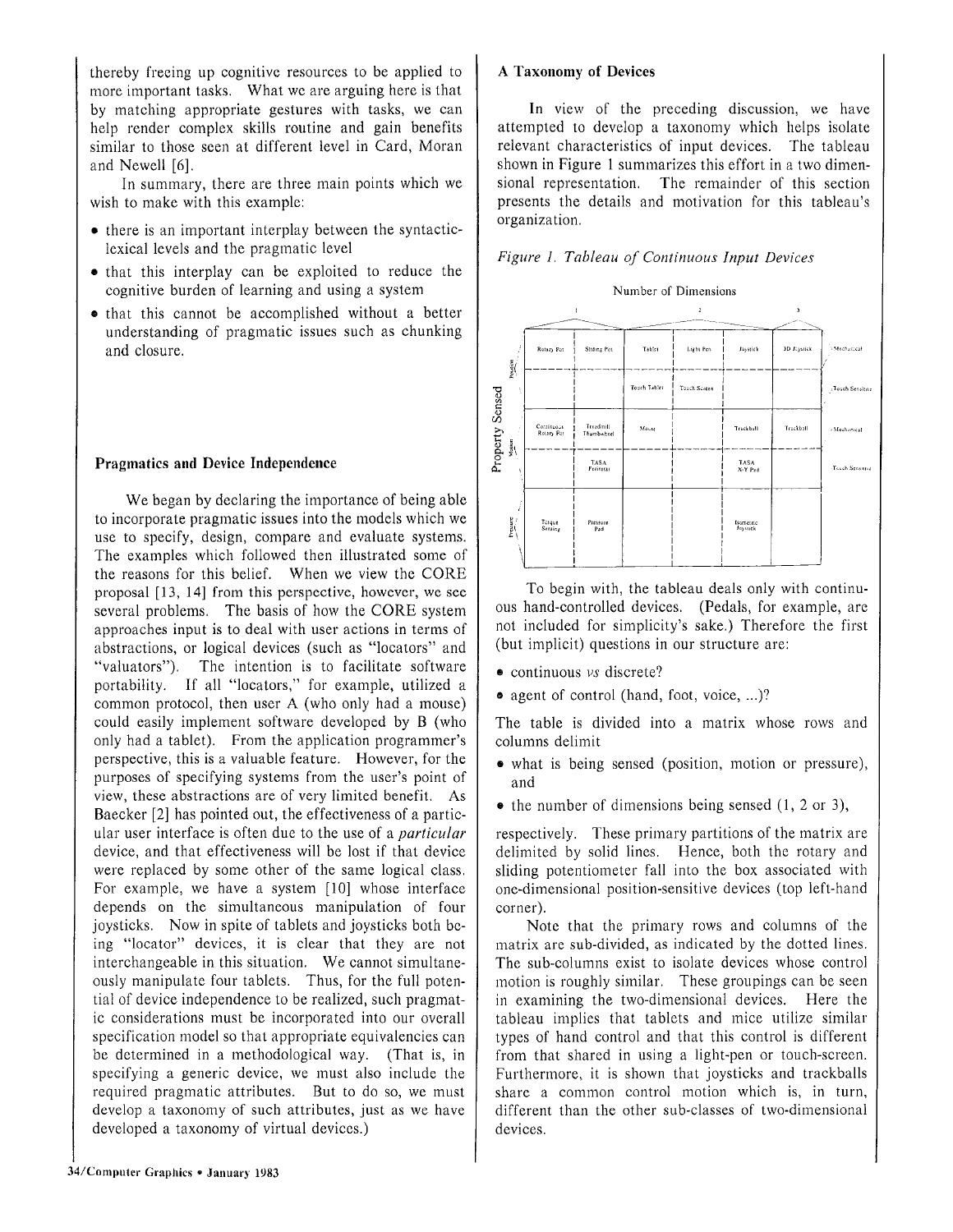The rows for *position* and *motion* sensing devices are subdivided in order to differentiate between transducers which sense potential *via* mechanical *vs* touchsensitive means. Thus, we see that the light-pen and touch-screen are closely related, except that the lightpen employs a mechanical transducer. Similarly, we see that trackball and TASA touch-pad<sup>2</sup> provide comparable signals from comparable gestures (the  $4<sup>n</sup>$  by 4" dimensions of the TASA device compare to a 3 1/2 " diameter trackball).

The tableau is useful for many purposes by virtue of the structure which it imposes on the domain of input devices. First, it helps in finding appropriate equivalences. This is important in terms of dealing with some of the problems which arose in our discussion of device independence. For example, we saw a case where four tablets would not be suitable for replacing four joysticks. By using the tableau, we see that four trackballs will probably do.

The tableau makes it easy to relate different devices in terms of metaphor. For example, a tablet is to a mouse what a joystick is to a trackball. Furthermore, if the taxonomy defined by the tableau can suggest new transducers in a manner analogous to the periodic table of Mendeleev predicting new elements, then we can have more confidence in its underlying premises. We make this claim for the tableau and cite the "torque sensing" one-dimensional pressure-sensitive transducer as an example. To our knowledge, no such device exists commercially. Nevertheless it is a potentially useful device, an approximation of which has been demonstrated by Herot and Weinzaphel [15].

Finally, the tableau is useful in helping quantify the generality of various physical devices. In cases where the work station is limited to one or two input devices, then it is often in the user's interest to choose the least constraining devices. For this reason, many people claim that tablets are the preferred device since they can emulate many of the other transducers (as is demonstrated by Evans, Tanner and Wein, [9]). The tableau is useful in determining the degree of this generality by "filling in" the squares which can be adequately covered by the tablet.

Before leaving the topic of the tableau, it is worth commenting on why a primary criterion for grouping devices was whether they were sensitive to position, motion or pressure. The reason is that what is sensed has a *very* strong effect on the nature of the dialogues that the system can support with any degree of fluency. As an example, let us compare how the user interface of an instrumentation console can be affected by the choice of whether motion or position sensitive transducers are used. For such consoles, one design philosophy follows the traditional model that for every function there should be a device. One of the rationales behind this approach is to avoid the use of "modes" which result when a single device must serve for more than one function. Another philosophy takes the point of view that the number of devices required in a console need only be in the order of the control bandwidth of the human operator. Here, the rationale is that careful design can minimize the "mode" problem, and that the resulting simple consoles are more cost-effective and less prone to breakdown (since they have fewer devices) .

One consequence of the second philosophy is that the same transducer must be made to control different functions, or parameters, at different times . This context switching introduces something known as the *nulling problem.* The point which we are going to make is that this problem can be completely avoided if the transducer in question is motion rather than position sensitive. Let us see why.

Imagine that you have a sliding potentiometer which controls parameter A. Both the potentiometer and the parameter are at their minimum values. You then raise  $A$  to its maximum value by pushing up the position of the potentiometer's handle. You now want to change the value of parameter B. Before you can do so using the same potentiometer, the handle of the potentiometer must be repositioned to a position corresponding to the current value of parameter B. The necessity of having to perform this normalizing function is the nulling problem.

Contrast the difficulty of performing the above interaction using a position-sensitive device with the ease of doing so using one which senses motion . If a thumbwheel or a treadmill-like device was used, the moment that the transducer is connected to the parameter it can be used to "push" the value up or "pull" it down. Furthermore, the same transducer can be used to simultaneously change the value of a group of parameters, all of whose instantaneous values are different.

### **Horizontal vs Vertical Strata**

The above example brings up one important point: the different levels of the taxonomies of Foley and Van Dam or of Moran are not orthogonal. By describing the user interface in terms of a horizontal structure, it is very easy to fall into the trap of believing that the effect of modifications at one level will be isolated. This is clearly not true as the above example demonstrated: the choice of transducer type had a strong effect on syntax .

The example is not isolated. In fact, just as strong an argument could be made for adopting a model based on a vertical structure as the horizontal ones which we have discussed. Models based on interaction techniques such as those described in Martin  $[17]$  and Foley, Wallace and Chan  $[11]$  are examples. With them, the primary gestalt is the transaction, or interaction. The user model is described in terms of the set and style of

 $\frac{1}{2}$  The TASA X-Y 360 is a 4" by 4" touch sensitive device which gives 60 units of delta modulation in <sup>4</sup> inches of travel . The device is available from TASA, 2346 Walsh Ave., Santa Clara CA, 95051.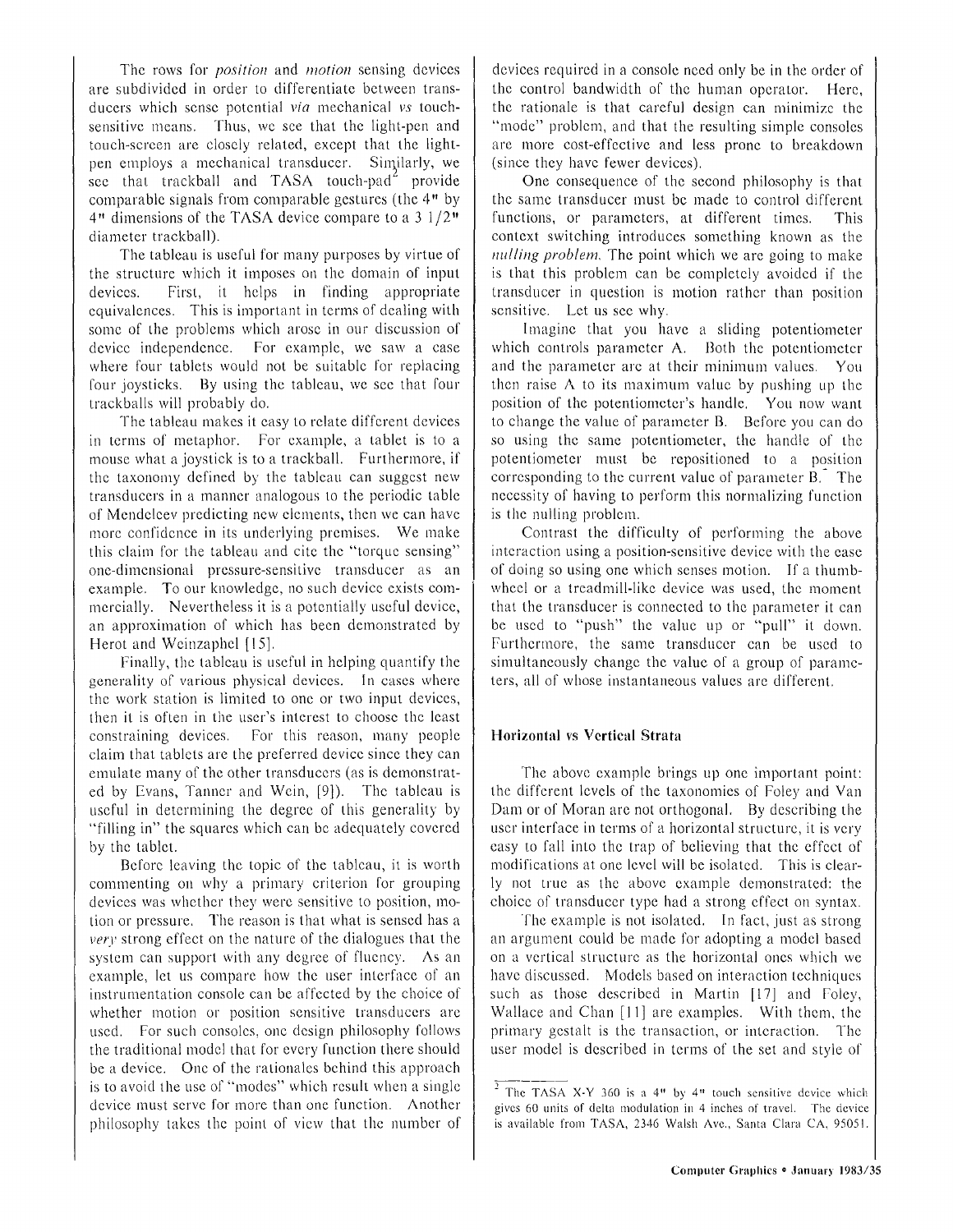the interactions which take place over time. Syntactic, lexical and pragmatic questions become sub-issues .

Neither the horizontal or vertical view is "correct. " The point is that *both* must be kept in mind during the design process. A major challenge is to adapt our models so that this is done in a well structured way. That we still have problems in doing so can be seen in Moran's taxonomy. Much of the difficulty in understanding the model is due to problems in his approach in integrating vertically oriented concepts (the interaction level) into an otherwise horizontal structure.

In spite of such difficulties, both views must be considered. This is an important cautionary bell to ring given the current trend towards delegating personal responsibilities according to horizontal stratification. The design of a system's data-base, for example, has a very strong effect on the semantics of the interactions that can be supported. If the computing environment is selected by one person, the data-base managed by another, the semantics or functional capability by another, and the "user interface" by yet another, there is an inherent danger that the decisions of one will adversely affect another. This is not to say that such an organizational structure cannot work. It is just imperative that we be aware of the pitfalls so that they can be avoided. Decisions made at all levels affect one another and *all* decisions potentially have an effect on the user model.

#### **Summary and Conclusion s**

Two taxonomies for describing the problem domain of the user interface were described. In the discussion it was pointed out that the outer levels of the strata, those concerning lexical, spatial, and physical issues were neglected. The notion of pragmatics was introduced in order to facilitate focusing attention on these issues. Several examples were then examined which illustrated why this was important. In so doing, it was seen that the power of various existing models could be extended if we had a better understanding of pragmatic issues. As a step towards such an understanding, a taxonomy of hand controlled continuous input devices was introduced. It was seen that this taxonomy made some contribution towards addressing problems which arose in the case studies. It was also seen, however, that issues at this outer level of devices had a potentially strong effect on the other levels of the system. Hence, the danger of over-concentration on horizontal stratification was pointed out.

The work reported has made some contribution towards an understanding of the effect of issues which we have called pragmatics. It is, however, a very small step. While there is a great deal of work still to be done right at the device level, perhaps the biggest challenge is to develop a better understanding of the interplay among the different levels in the strata of a system. When we have developed a methodology which allows us to determine the gesture that best suits the expression of <sup>a</sup> particular concept, then we will be able to build the user interfaces which today are only a dream.

### **Acknowledgements**

The ideas presented in this paper have developed over a period of time and owe much to discussions with our students and colleagues. In particular, a great debt is owed to Ron Baecker who was responsible for helping formulate many of the ideas presented. In addition, we would like to acknowledge the contribution of Alain Fournier, Russel Kirsch, Eugene Fiume and Ralph Hill in the intellectual development of the paper, and the help of Monica Delange in the preparation of the manuscript. Finally, we gratefully acknowledge the financial support of the National Sciences and Engineering Research Council of Canada .

### **Reference s**

- 1. Baecker, R. Human-computer interactive systems: a state-of-the-art review. In P. Kolers, E. Wrolftad & H. Bouma, Eds., *Processing of Visible Language II*, New York: Plenum, (1980), 423–444.
- 2. Baecker, R. Towards an effective characterization of graphical interaction. In R. A. Guedj, P. Ten Hagen, F. Hopgood, H. Tucker & D. Duce, Eds., *Methodology of Interaction, Amsterdam: North-*Holland, (1980), 127—148.
- 3. Barnard, P., Hammond, N., Morton, J., and Long, J . Consistency and compatibility in humancomputer dialogue. *International Journal of Man-Machine Studies I5,* (1981), 87—134 .
- 4. Buxton, W. An informal study of selection-<br>positioning tasks. *Proceedings of Graphics* Proceedings of Graphics. *Interface '82,* Toronto, (1982), 323—328 .
- 5. Card, S., English, W., and Burr, B. Evaluation of mouse, rate-controlled isometric joystick, step keys, and text keys for text selection on a CRT. *Ergonomics 8,* (1978), 601—613 .
- 6. Card, S., Moran, T., and Newell, A. Computer text editing: an information-processing analysis of <sup>a</sup> routine cognitive skill. *Cognitive Psychology 12*, (1980),32—74 .
- 7. Card, S., Moran, T., and Newell, A. The keystrokelevel model for user performance time with interactive systems. Communications of the ACM *23,* 7 (1980), 396—410.
- 8. Embley, D., Lan, M., Leinbaugh, D., and Nagy, G. A procedure for predicting program editor performance from the user's point of view. Inter*national Journal of Man-Machine Studies 10 ,* (1978), 639—650 .